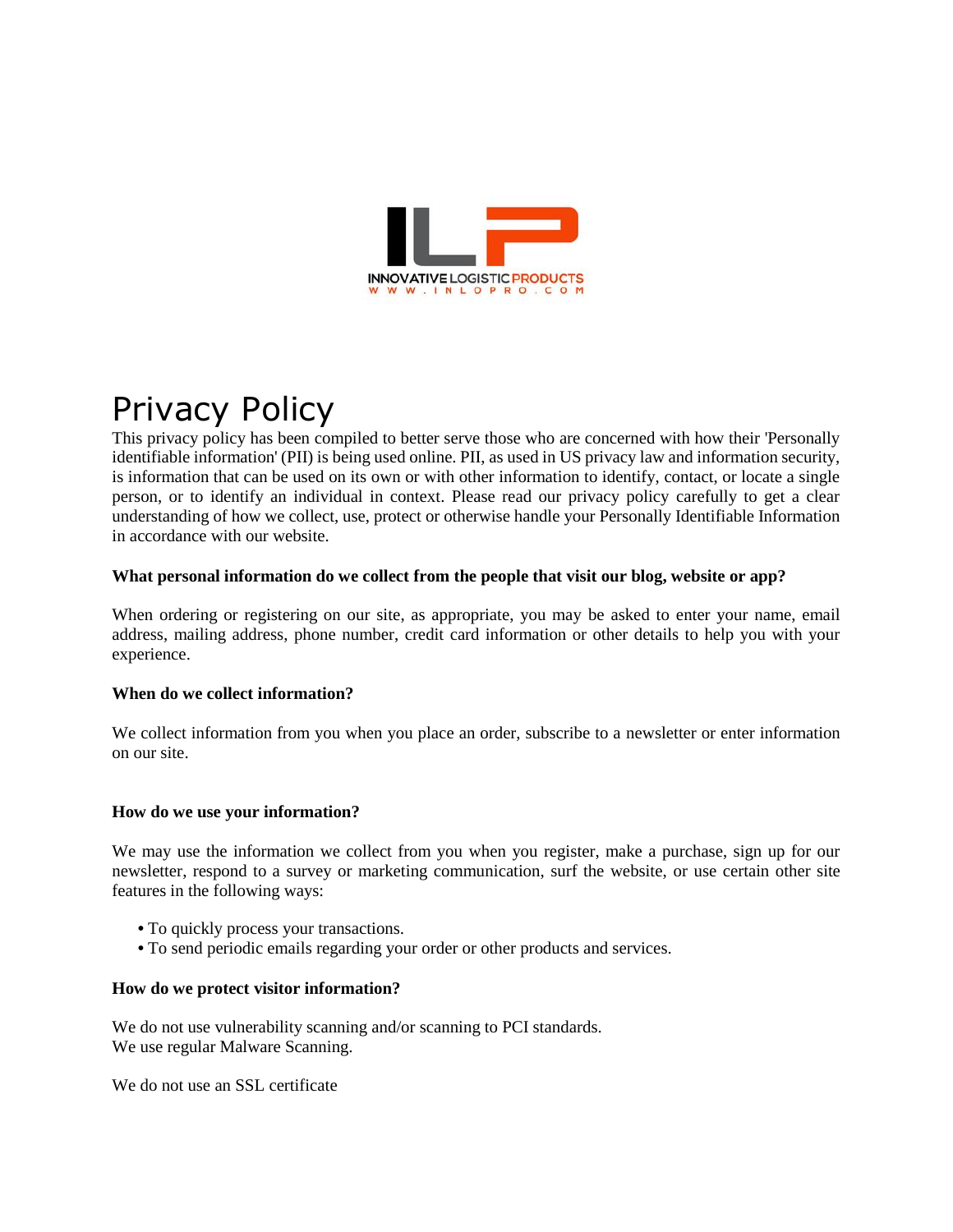**•** We only provide articles and information, we never ask for personal or private information like email addresses, or credit card numbers.

#### **Do we use 'cookies'?**

We do not use cookies for tracking purposes

You can choose to have your computer warn you each time a cookie is being sent, or you can choose to turn off all cookies. You do this through your browser (like Internet Explorer) settings. Each browser is a little different, so look at your browser's Help menu to learn the correct way to modify your cookies.

If you disable cookies off, some features will be disabled that make your site experience more efficient and some of our services will not function properly.

However, you can still place orders .

#### **Third Party Disclosure**

We do not sell, trade, or otherwise transfer to outside parties your personally identifiable information.

#### **Third party links**

We do not include or offer third party products or services on our website.

#### **Google**

Google's advertising requirements can be summed up by Google's Advertising Principles. They are put in place to provide a positive experience for users. https://support.google.com/adwordspolicy/answer/1316548?hl=en

We use Google AdSense Advertising on our website.

Google, as a third party vendor, uses cookies to serve ads on our site. Google's use of the DART cookie enables it to serve ads to our users based on their visit to our site and other sites on the Internet. Users may opt out of the use of the DART cookie by visiting the Google ad and content network privacy policy.

#### **We have implemented the following:**

**•** Demographics and Interests Reporting

We along with third-party vendors, such as Google use first-party cookies (such as the Google Analytics cookies) and third-party cookies (such as the DoubleClick cookie) or other third-party identifiers together to compile data regarding user interactions with ad impressions, and other ad service functions as they relate to our website.

Opting out: Users can set preferences for how Google advertises to you using the Google Ad Settings page. Alternatively, you can opt out by visiting the Network Advertising initiative opt out page or permanently using the Google Analytics Opt Out Browser add on.

#### **California Online Privacy Protection Act**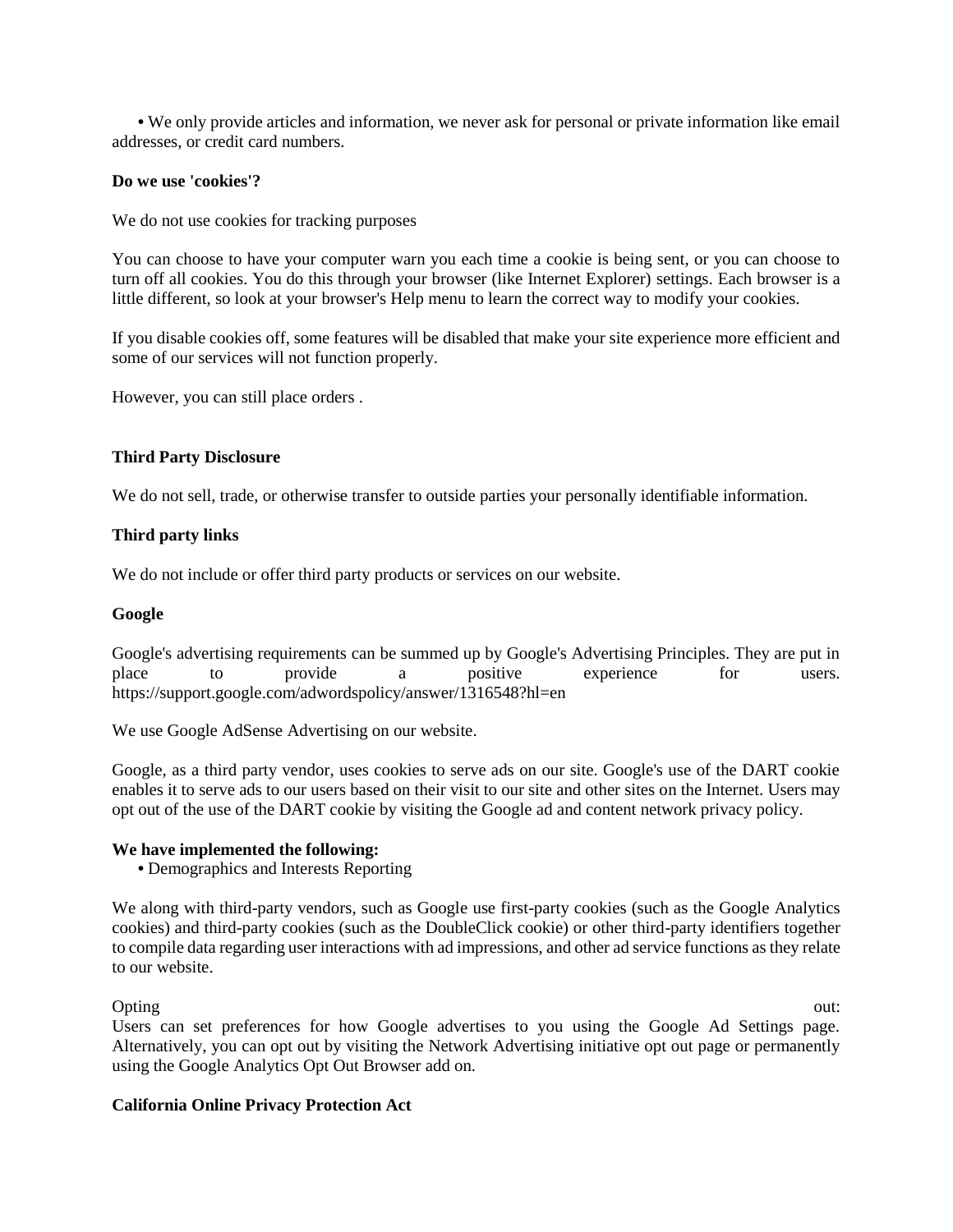CalOPPA is the first state law in the nation to require commercial websites and online services to post a privacy policy. The law's reach stretches well beyond California to require a person or company in the United States (and conceivably the world) that operates websites collecting personally identifiable information from California consumers to post a conspicuous privacy policy on its website stating exactly the information being collected and those individuals with whom it is being shared, and to comply with this policy. - See more at: http://consumercal.org/california-online-privacy-protection-actcaloppa/#sthash.0FdRbT51.dpuf

#### **According to CalOPPA we agree to the following:**

Users can visit our site anonymously

Once this privacy policy is created, we will add a link to it on our home page, or as a minimum on the first significant page after entering our website.

Our Privacy Policy link includes the word 'Privacy', and can be easily be found on the page specified above.

Users will be notified of any privacy policy changes:

**•** On our Privacy Policy Page

Users are able to change their personal information:

- **•** By emailing us
- **•** By calling us

#### **How does our site handle do not track signals?**

We honor do not track signals and do not track, plant cookies, or use advertising when a Do Not Track (DNT) browser mechanism is in place.

#### **Does our site allow third party behavioral tracking?**

It's also important to note that we do not allow third party behavioral tracking

#### **COPPA (Children Online Privacy Protection Act)**

When it comes to the collection of personal information from children under 13, the Children's Online Privacy Protection Act (COPPA) puts parents in control. The Federal Trade Commission, the nation's consumer protection agency, enforces the COPPA Rule, which spells out what operators of websites and online services must do to protect children's privacy and safety online.

We do not specifically market to children under 13.

#### **Fair Information Practices**

The Fair Information Practices Principles form the backbone of privacy law in the United States and the concepts they include have played a significant role in the development of data protection laws around the globe. Understanding the Fair Information Practice Principles and how they should be implemented is critical to comply with the various privacy laws that protect personal information.

#### **In order to be in line with Fair Information Practices we will take the following responsive action, should a data breach occur:**

We will notify the users via email

**•** Within 7 business days

We also agree to the individual redress principle, which requires that individuals have a right to pursue legally enforceable rights against data collectors and processors who fail to adhere to the law. This principle